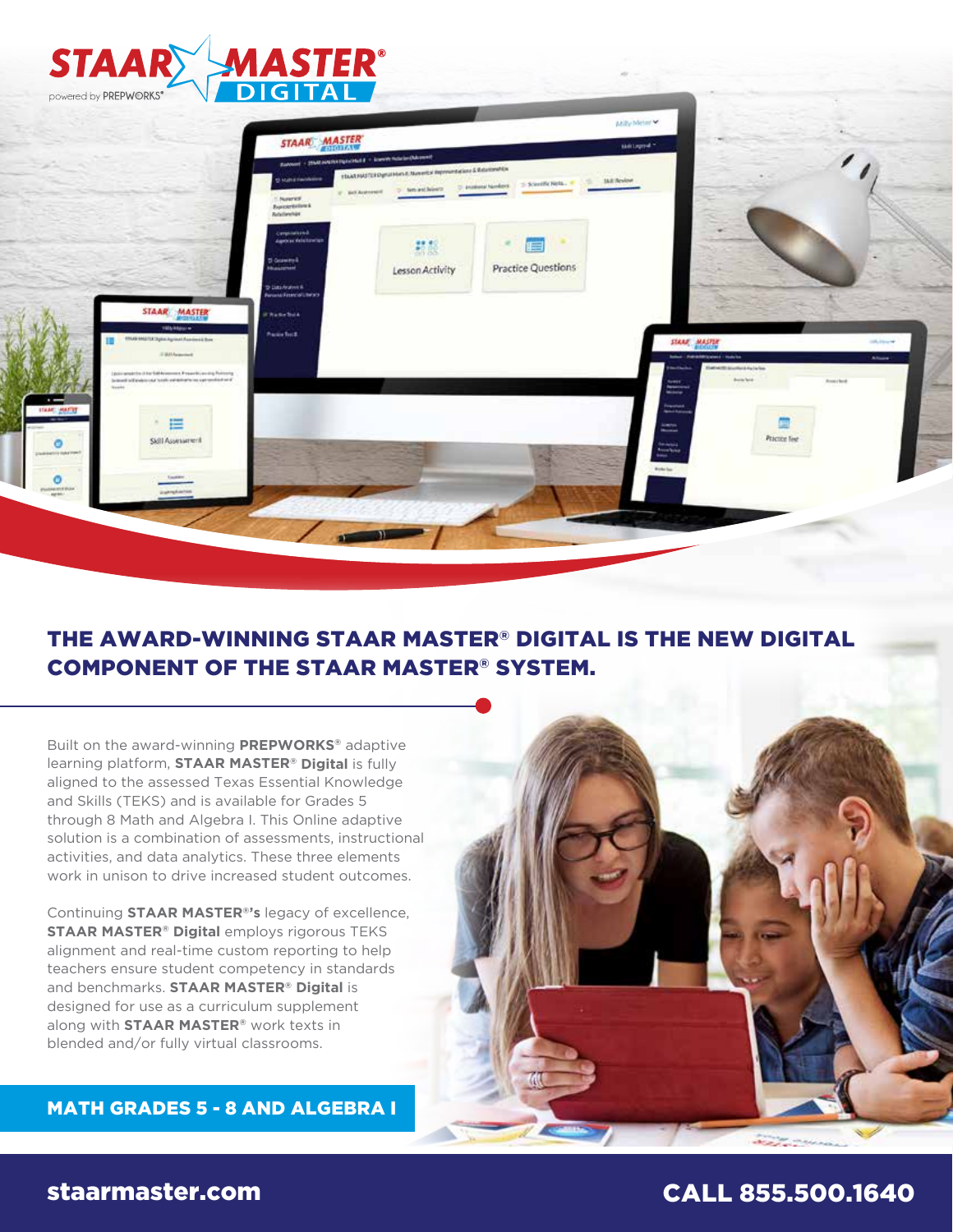

# PROVEN RESULTS

Over the past ten years, public school students using our proprietary **Learning Positioning System® (LPS)** powered products have achieved an average improvement of over 30% in test scores. For examples of our efficacy, please see our published case studies on ecslearn.com. Our **PREPWORKS®** Test Prep offerings are the most awarded solutions in the industry, with 50 national and international awards. A month after it's launch in February 2019, **STAAR MASTER® Digital** received its first award for the first product released at the time – Algebra I.

STAAR MASTE

**AAN MA** 

 $n \equiv$ 

**STAAR** 

Stude

**MASTI** 

nt Practice i

**STAAR** 

**MASTER** ick Review

**Learn more at https://bit.ly/3cuToDB-SMDigital**



The **STAAR MASTER® System** is a combination of our award-winning digital solution and our print products. Although a comprehensive digital solution on its own, when combined with **STAAR MASTER®** works texts, **STAAR MASTER® Digital** provides students with content that complements each work text and provides teachers with reporting and analytics to track progress, performance, and proficiency. **STAAR MASTER® Digital analytics** can direct teachers to assign students relevant instruction and practice activities within **STAAR MASTER®'s** suite of work texts. Together they make a powerful solution.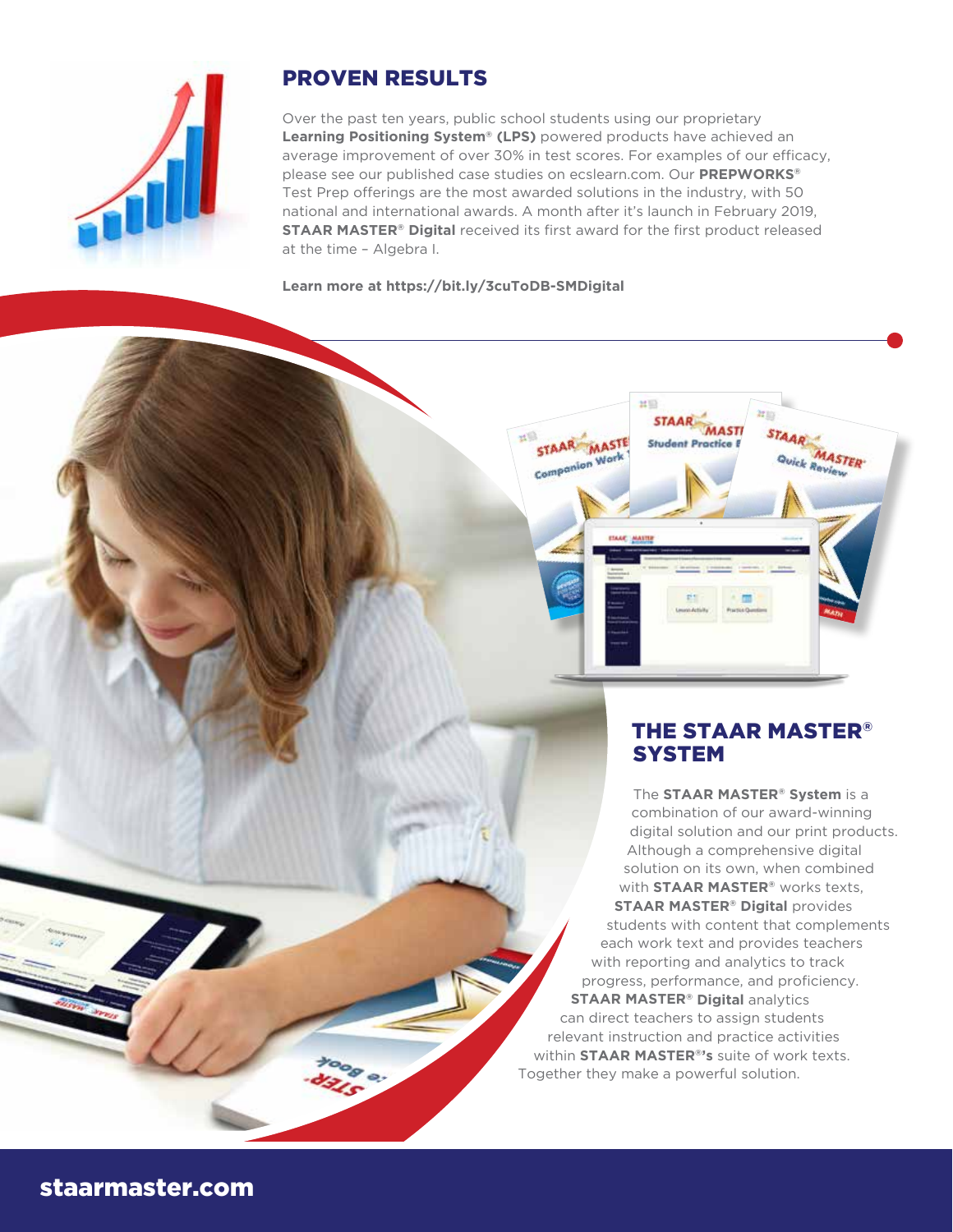# TEACHER FEEDBACK

- There is real-time understanding of every student's current knowledge base.
- Students get daily feedback to their own learning.
- Student growth is easily monitored in real time.
- Teachers and students can instantly see the results of Readiness Assessments. This provides the teacher with what he or she needs to start the year strong.
- The Standards Report is easy to understand and uses the same categories as the STAAR®. Green means meets or masters grade level, yellow means approaches grade level, and red means does not meet grade level.
- The course provides a studentdriven format where they can be accountable for their own success.



# **FEATURES & USAGE**

**FULLY VIRTUAL** Performance-driven and self-paced



**SCORE GUARANTEE**

School performance will improve year over year when using the STAAR MASTER® System





**RESPONSIVE** On any Internetready device

**MOBILE &**

**FLEXIBLE USAGE** Academic year / semester /



 $\ddot{\textbf{r}}$ 

#### **BLENDED LEARNING** Added benefits when used

with STAAR MASTER® work texts and practice tests

## **REAL-TIME REPORTS**

Progress and Standards Reports for students, teachers, parents, and administrators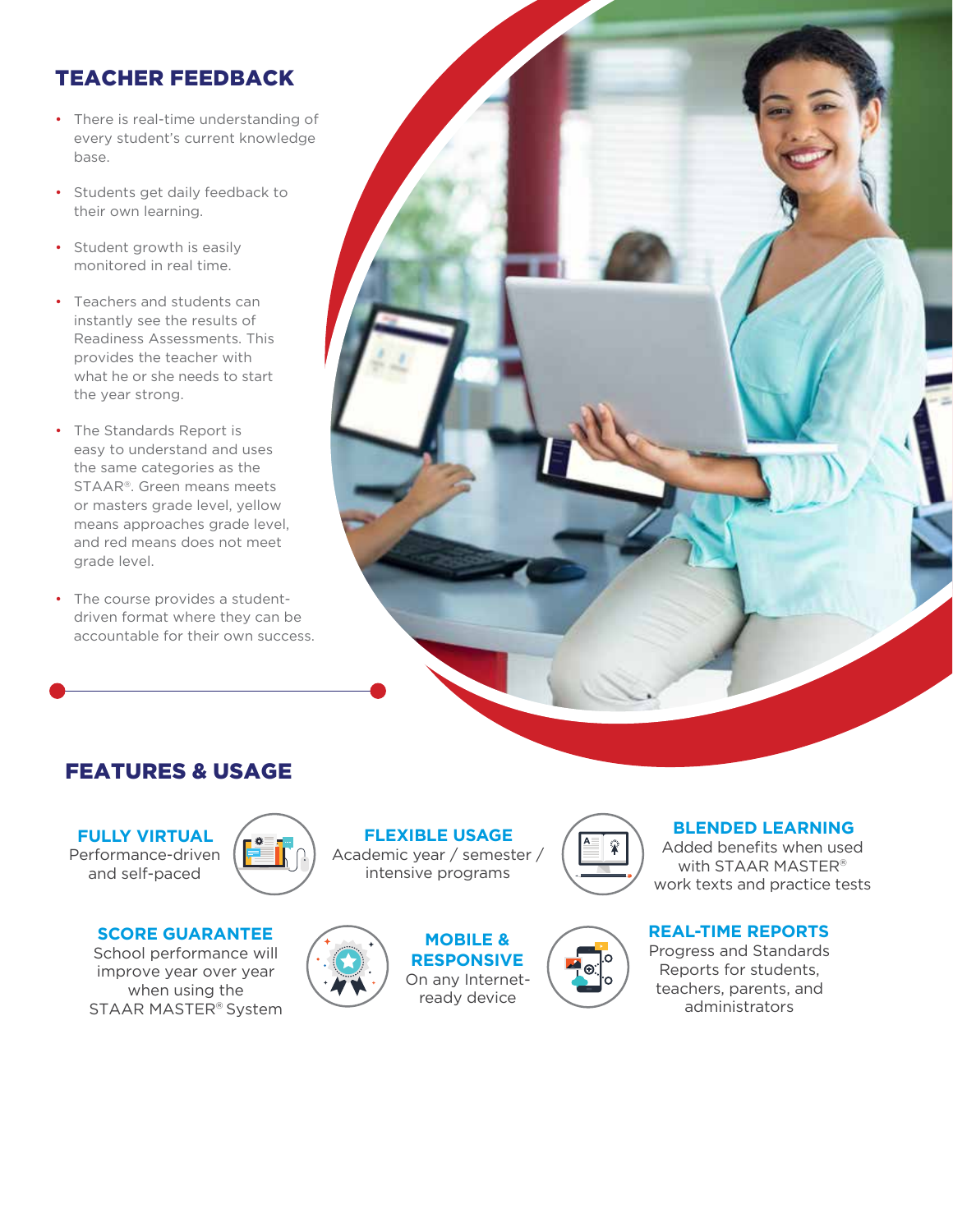

## LPS PLATFORM

**STAAR MASTER® Digital delivers** personalized instruction with its award-winning **Learning Positioning System (LPS)** technology. LPS is the educational equivalent of a GPS navigation system. It tracks and recalculates student progress in real-time, resulting in up to 281 trillion Personalized Learning Paths. It evaluates each student's starting position, identifies gaps in students' knowledge through machine learning and artificial intelligence (AI) and delivers a customized set of lessons according to each student's strengths and weaknesses. After assessing a student's abilities in a set of related topics, individual difficulty levels are assigned to each lesson. As no two students are exactly alike, each student follows a unique path through the course with a mix of specifically tailored content. By adapting to each student, **STAAR MASTER® Digital** significantly improves student outcomes and ensures students achieve their personal best scores.

# LPS DELIVERS 4 DIMENSIONS OF ADAPTIVITY

#### • SCOPE

Our solutions produce the best results because of our rigorous alignment to standards across multiple grade levels and the strategy used to implement the proper breadth, depth, and dependencies of our content.

#### • CONTENT TYPE

By using different types of multimedia content based on a student's unique learning style we are able to drive user engagement and mastery of subject materials.

#### **• SEQUENCE**

We maximize student success by effectively sequencing content, such as knowing when to deliver instructional material versus providing additional skills practice.

#### **• DEGREE OF DIFFICULTY**

We implement flexible schedules and improve engagement throughout course by offering each difficulty levels personalized for each user. This ensures all students progress to mastery and are fully prepared for their assessments.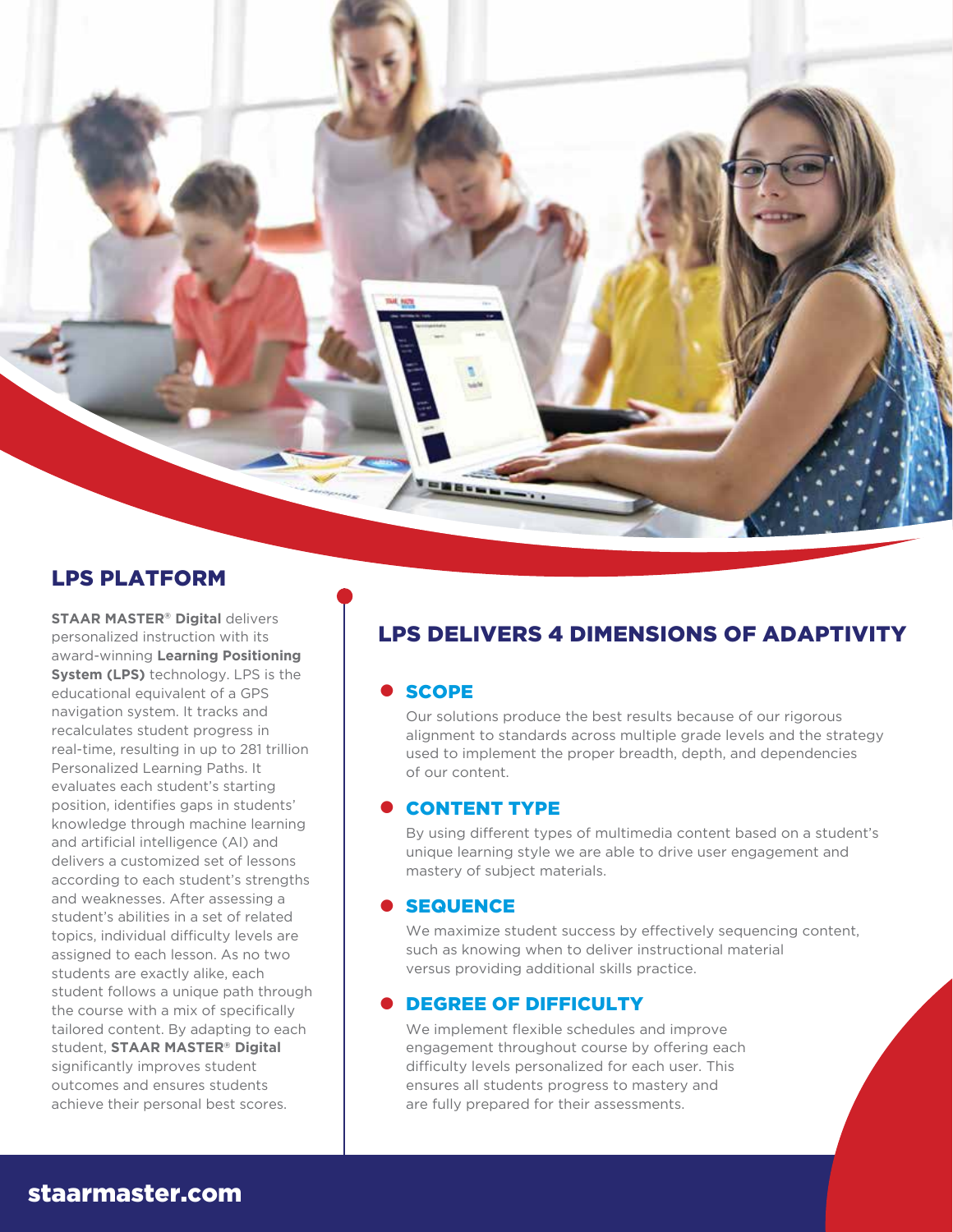# STAAR MASTER® DIGITAL FEATURES



## FLEXIBLE IMPLEMENTATION

Implementation is flexible. **STAAR MASTER® Digital** can be used as a full curricular tool; in a blended, flip-the-classroom model; as a curricular supplement; as a remediation tool; as a fully virtual offering to students, and more (or a mix of the above). **STAAR MASTER® Digital** can be used for first-time test-takers as well as re-testers. Courses are most commonly completed in a full academic year (AY) or semester. Courses may also be used in an intensive 6–8 weeks.



### REPORTING

**STAAR MASTER® Digital** offers extensive reporting options. Progress Reports can show teachers and administrators progress, usage, and aggregate performance against standards. Real-time Standards Reports with predictive analytics provide teachers with clear visibility into student achievement against standards to help them better allocate time and resources. All reports have ample filtering options to drill down to specific parts of the course, specific users or groups, and specific date ranges.



## DEVICE AGNOSTIC

Courses run on all internet-ready devices including Chromebooks, laptops, tablets, iPads and smartphones. Students can begin at school, continue on the bus, and pick up again at home. The program is fully responsive to any screen size, and connectivity through LTI, Clever, and Google SSO ensures a seamless implementation.